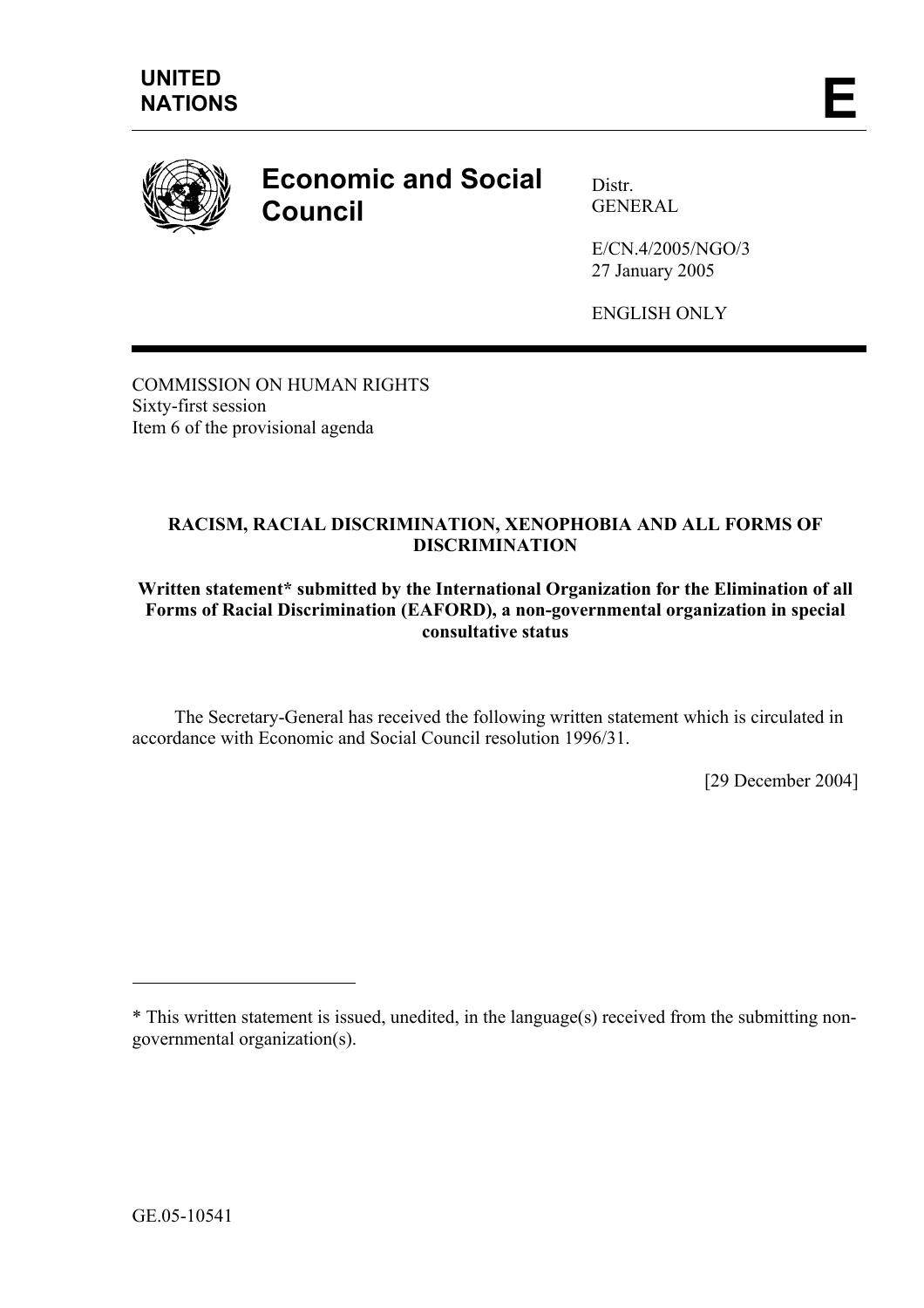## **THE** *APARTHEID* **WALL IN PALESTINE**

 Israel's presence and policies in the Occupied Territories are legally and morally unacceptable. Consequently, while the ordeal of the Palestinians have been tragic, its imprint on others with a sense of justice and knowledge of history was distressing, to say the least. With the construction of a wall, creating a *de facto* new border fraught with a host of further predicaments, the lives of the Palestinians have become even worse.

 Especially after the provocative 'grandstand' of Ariel Sharon on the steps of the Al-Aqsa Mosque and the eruption of another *Intifada* (29 September 2000), the Palestinians experienced one shock after another. The occupying power laid sieges to public buildings and residential quarters, carried out indiscriminate assaults from tanks, helicopters and military watchtowers on traumatized civilians and bystanders, killed or wounded them, targeted children, assassinated individuals, occasionally used poisonous gases, prevented medical teams to function effectively, carried out collective punishment, demolished edifices, shelled even academic institutions, damaged mosques and churches, devastated livestocks and agricultural complexes, raised industrial enterprises to ground, bulldozered water wells, destroyed crops, uprooted trees, pursued arrest campaigns, prolongated detentions with no charge or trial, applied torture under detention, transferred them illegally, set strict criteria for release of prisoners, helped the illegal extension of Jewish settlements, closed commercial stores, tightened curfews, denied the Palestinians access to their work places, and harassed, arrested, wounded and even killed local and foreign journalists who documented these crimes.

 All these crimes have been documented as to names, places and dates. Even bee hives were destroyed. The Israeli occupation forces deliberately targeted several competitive industrial establishments, For instance, the Al-Bayan Company, producing iron-sheets, and the Abu-Ghalioon factory, turning out tiles, both serious rivals to Israeli manufacturers, were completely destroyed. The total losses upon the Palestinian industrial sector (until 30 June 2002) reached \$1.164 billion.

 What were described above were bad enough. But perhaps worse, in a way, was the creation of a wall, described by various commentators as a "huge barrier, racist construction, separation barricade, a tool of settlement expansion or an *apartheid*  partition". Although the present Israeli Prime Minister Ariel Sharon is known to have brought up the issue of the so-called "security fence", racial discrimination goes to a much earlier date and attitude, as expressed by the assassinated PM Yitzhak Rabin who said: "We are here, and they are there".

 The separation barrier, snaking into the Palestinian-owned lands, is composed of thick cement walls, deep ditches, and high-voltage electric fences. Pushing the Green Line aside, the wall now introduces a 'new border'. It stretches from northeastern part of the West Bank to its southernmost region and to the east of the Green Line and swallows vast arable and fertile Palestinian lands, isolating residential areas, forcing the indigenous residents to take refuge once more, and creating several hazardous economic and social consequences.